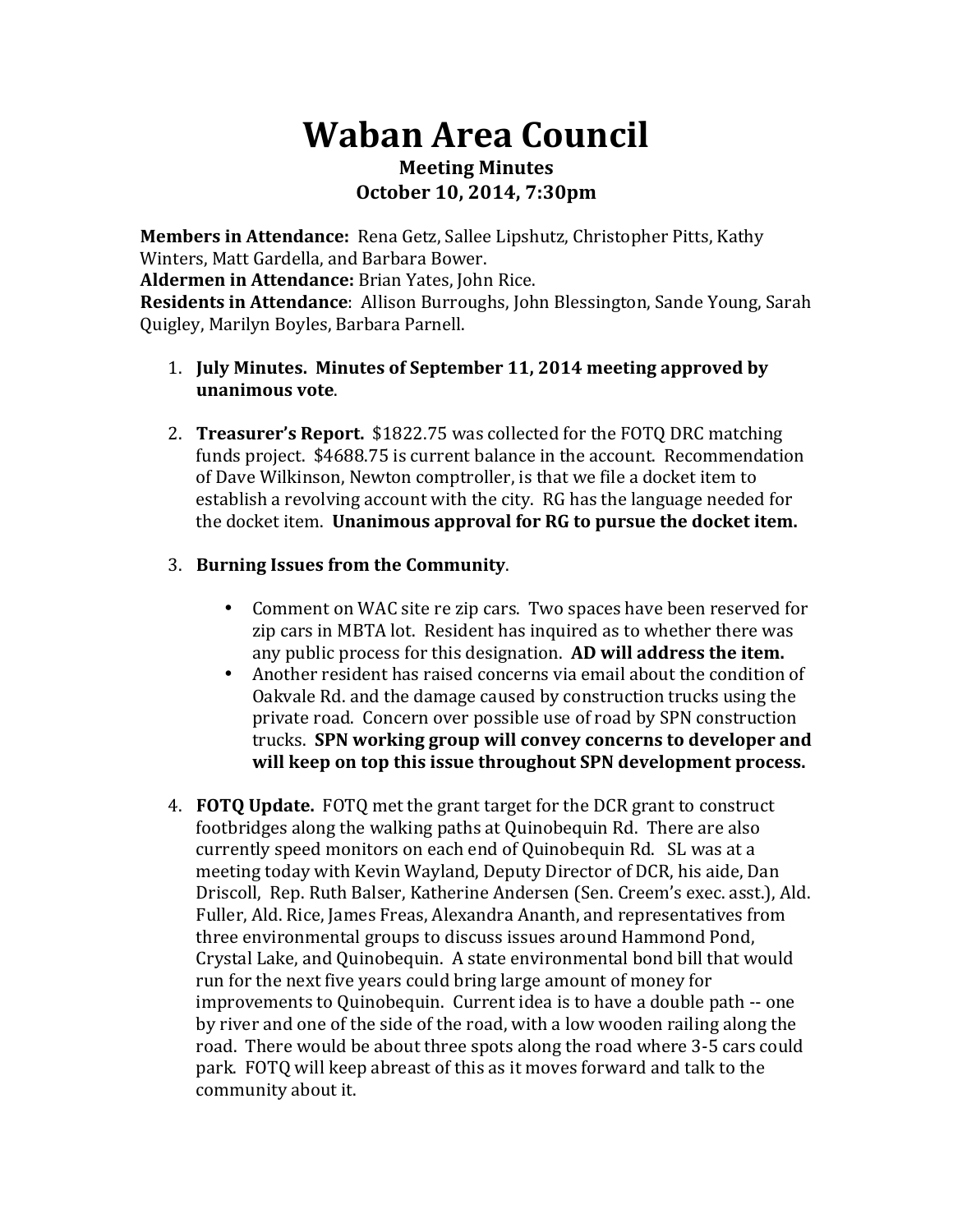- 5. **Waban Future Vision Project.** CP reported that the first WFVP session will be a guided brainstorm about what residents would like to see here in Waban in the next  $5-15$  years. Goal is to eventually come up with a living document that has accurate information about what residents hold dear and would like to see in Waban and in the future. The first meeting is on November 20, 2014. Will publicize the meeting with an open invitation.
- 6. **Zervas.** ZSBC meeting and Design Review Team are going to vote on the schematic design, and then they will go into design development. They are presenting new plan tonight. Will be up on our website. At Monday night's vote of the full Board of Aldermen, the Aldermen approved the appropriation of funds to acquire the three properties along Beacon St. RG noted that they have not done a traffic study yet and haven't contacted the Conservation Commission. RG wants WAC to have a position on Zervas and will work on presenting something to the group for consideration at our next meeting.
- 7. **Angier.** Angier update occurred at 7pm. The contractors will continue to talk to DPW about getting HAWK light in at Manitoba and Beacon. BB gave an update on various issues regarding the construction project. Foundation work should be done by Thanksgiving, then steel work will go on for about two months. They feel that they will be on budget both with respect to time and money. RG raised issue of traffic along Beacon St. west of Angier because of crowding when trucks are coming in and out. John Rice will see if Bill Paille can put temporary parking restrictions along there.
- 8. **SPN update**. KW and SL briefed the community on the small neighbor meetings that have occurred with the SPN developer in the past few weeks. Information on these meetings has been posted on the website. Discussion of possibility that the developer may pursue a Special Permit development with less density rather than a 48-unit 40B development. WAC will continue to facilitate small meetings with neighbors over the next few weeks and will host a larger community meeting as soon as the developer is willing.
- 9. **Moratorium on Demolitions.** Discussion of moratorium on demolition delays. Public meeting will occur next Wednesday. Information is posted on the website as to the proposal and the potential zoning reforms that proponents would like to implement over the course of the 12-month delay in order to improve the demolition/development process.
- 10. **Ballot Questions 5 and 6 for Newton Voters.** Sarah Quigley presented Ballot Questions  $5$  and  $6$  – non-binding ballot initiatives for State Representative Kay Khan's and Ruth Balser's districts in Newton  $(11<sup>th</sup>$  and 12<sup>th</sup> Middlesex).